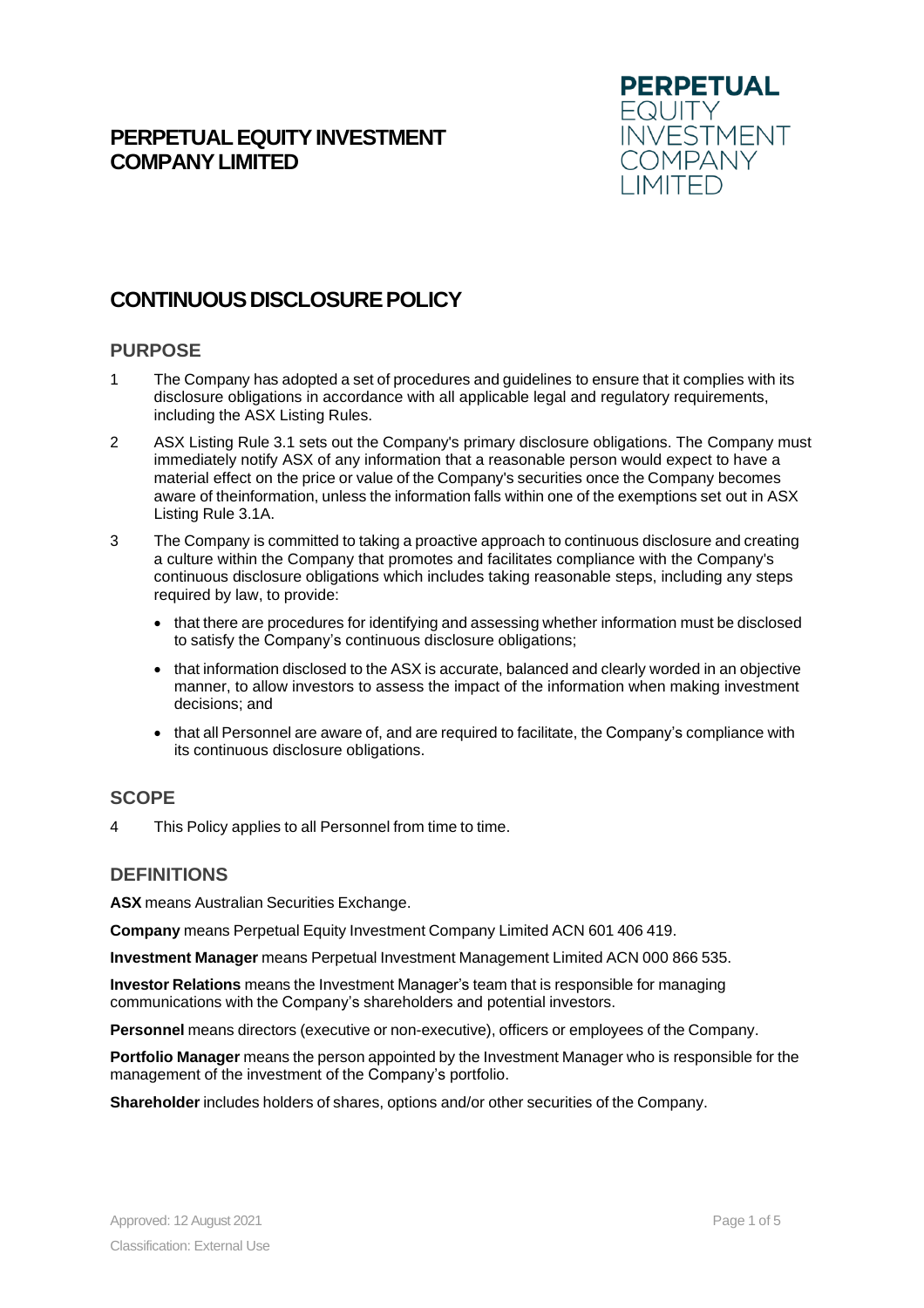# **DIVISIONOF RESPONSIBILITY**

### **BOARD OF DIRECTORS**

- 5 The Company's board of directors (**Board**) bears the primary responsibility for the Company's compliance with its disclosure obligations and is therefore responsible for overseeing and implementing this Policy. It is a standing agenda item at all Board meetings to consider any information that must be disclosed in accordance with the Company's continuous disclosure obligations.
- 6 All directors are required to notify the Company Secretary if they believe there is material information which requires disclosure. All directors are encouraged to approach the Company Secretary if they have any queries about what information should be disclosed to the ASX.

#### **COMPANYSECRETARY**

- 7 The Company has appointed the Company Secretary as its ASX Continuous Disclosure Officer, being the personresponsible for communicating with ASX with respect to all Listing Rule matters. The CompanySecretary plays an important role in the Company's disclosure compliance program and is responsible for:
	- (a) maintaining, and monitoring compliance with this Policy;
	- (b) seeking to ensure that the Investment Manager promptly provides the Company Secretary with all potentially material information and otherwise complies with this Policy;
	- (c) reviewing information provided to and otherwise obtained from the Company's reporting systems to determine whether the information is potentially material;
	- (d) promptly and without delay reporting all potentially material information to the Board;
	- (e) liaising with the Board and with the ASX;
	- (f) overseeing and coordinating disclosure of information to the ASX and other regulators, analysts, brokers, shareholders, the media, and the public; and
	- (g) coordinating education within the Company about its disclosure obligations and disclosure compliance program.
- 8 The Company Secretary has the following reporting obligations in relation to information that potentially requires disclosure:
	- (a) promptly and without delay report all potentially material information to the Board, either in writing or verbally;
	- (b) provide sufficient detail to allow the Board to form a view as to whether the information is material and to prepare the appropriate form of disclosure, if necessary; and
	- (c) state whether the Company Secretary considers that the information is required to be disclosed and the reasons for forming that view.
- 9 In addition, the Company Secretary should provide a formal report to the Board at the end of each month which either provides details of unreported material information known to the Company Secretary or states that the Company Secretary is unaware of any unreported material information at that time.

### **INVESTMENT MANAGER**

10 The Company has also put in place arrangements with the Investment Manager that require it to immediately inform the Board of any matter that can be reasonably expected to have a material impact on the price or value of the Company's securities and that it operates policies and procedures which are consistent with those of the Company. This is designed to facilitate the Company's disclosure of all material matters.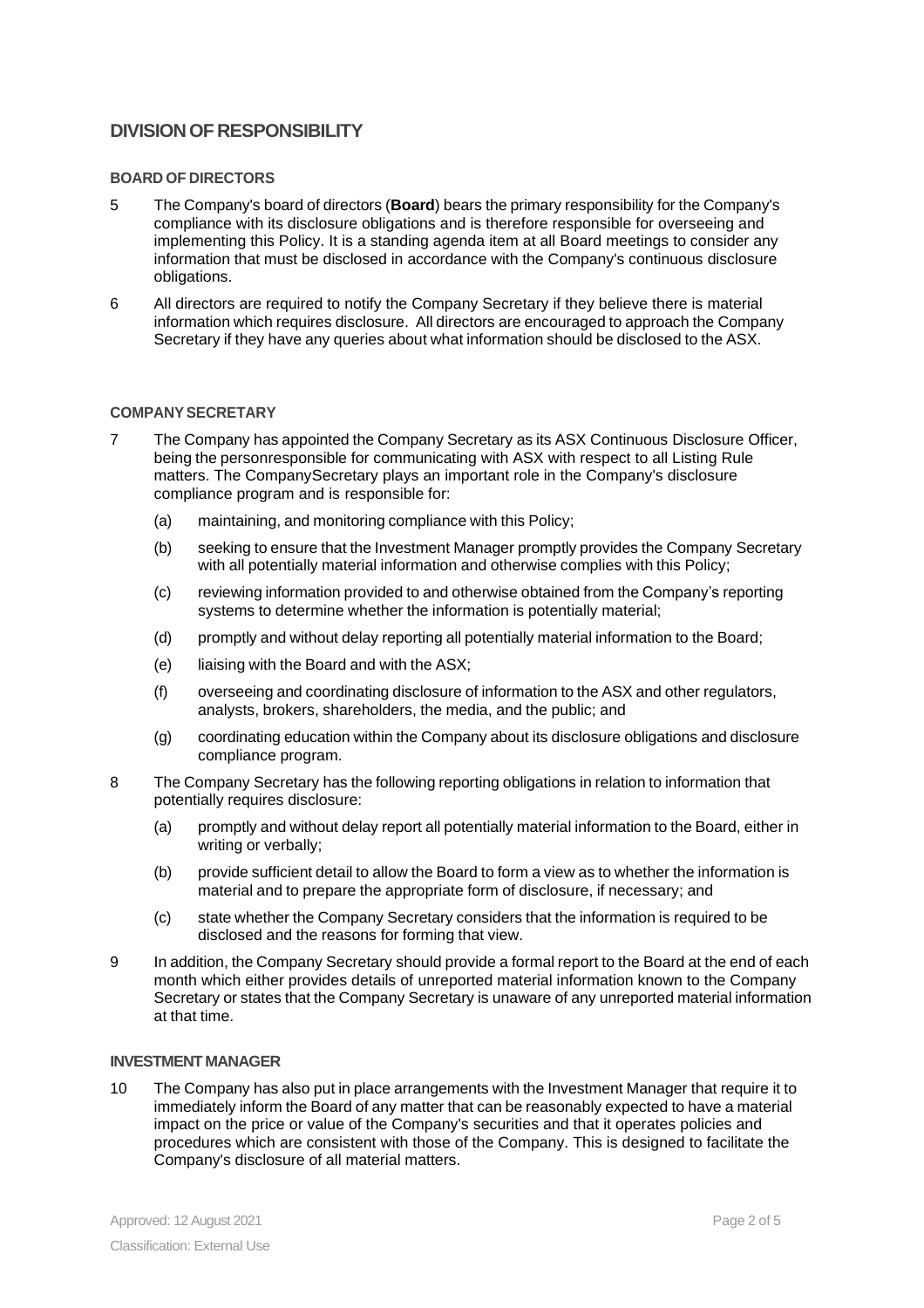#### **AUTHORISED COMPANY SPOKESPERSON**

- 11 The Company has appointed the Company's Chair, Company Secretary and Executive Director and the Portfolio Manager severally, or in their absence their delegate, as authorised spokespersons. The above people are authorised to makepublic statements on behalf of or in relation to the Company following approval by the Board ofspecific statements or the circumstances in which statements may be made. Such public statements extend to all responses by the Company to enquiries by the media, analysts or shareholders. All enquiries by regulators must be passed on to the Company Secretary.
- 12 There must be no selective disclosure of material information. The spokesperson must not disclose any material price sensitive information through public statements which has not already been released to the market through the ASX.
- 13 The Company may authorise other persons from time to time to make public statements in particular circumstances. Prior to making any public statement, authorised spokespersons should liaise with the Company Secretary regarding the Company's disclosure history to avoid the inadvertent release of price sensitive information.
- 14 In the event of inadvertent selective disclosure of previously undisclosed material information, the person or persons involved must immediately contact the Company Secretary. The Board will determine as soon as practicable whether there is a need (based on who received the unintentional selective disclosure and the probability of dissemination) to disclose the material information to ASX or otherwise, or to require that the party to whom the information was disclosed enter into a written confidentiality agreement.

## **REPORTING OBLIGATIONS**

### **INFORMATION TO BE REPORTED**

- 15 Subject to the exemptions set out in ASX Listing Rule 3.1A, the Company will notify the ASX as soon as it becomes aware of any information that a reasonable person would expect to have a material effect on the price or value of the Company's securities and make all required securities exchange filings. Examples of material price-sensitive information may include:
	- (a) an issue of equity securities or entry into an agreement to issue equity securities;
	- (b) transactions tantamount to a significant change in the nature or scale of the Company's activities;
	- (c) major acquisitions or divestitures;
	- (d) changes in the Board;
	- (e) significant developments affecting the Company's business operations products;
	- (f) a material change in the Company's financial forecast or expected results;
	- (g) declaration of a dividend;
	- (h) entry into or termination of material agreements, including financing;
	- (i) events triggering material accelerations of, or increases in, financial obligations;
	- (j) a material change in accounting policy adopted by the Company;
	- (k) a rating applied by a rating agency to the Company or its securities, and any change in such a rating;
	- (l) a significant change in market or regulatory conditions which is likely to have a material effect on the Company's results; and
	- (m) an error or a change to any information the Company has given to the ASX pertaining to any of the above.
- 16 The above examples are indicative only, and are not exhaustive. Where the Company Secretary is unsure whether information is material, they should take a conservative view and report it to, or discuss it with, the Board. The Company's legal advisers should be consulted where the materiality of information or the obligation to disclose is unclear.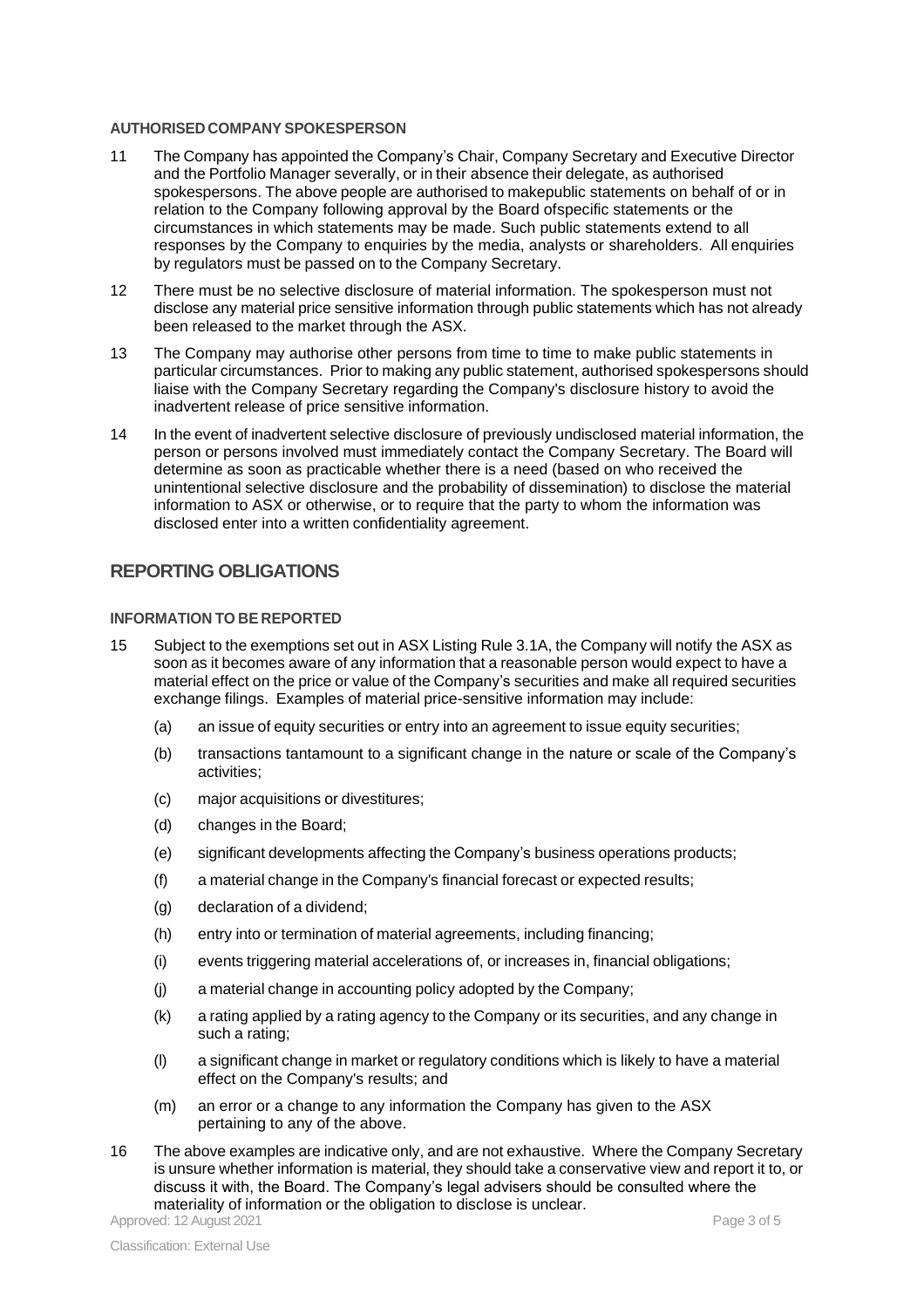### **CONFIDENTIAL INFORMATION**

- 17 Certain material information does not need to be disclosed if it falls within the scope of the confidentiality exemption set out in ASX Listing Rule 3.1A. To fall within the exemption, all of the following conditions must be satisfied:
	- 1. the information falls within one or more the following categories:
		- (a) it would be a breach of the law to disclose the information;
		- (b) the information concerns an incomplete proposal or negotiation;
		- (c) the information comprises matters of supposition or is insufficiently definite to warrant disclosure;
		- (d) the information is generated for internal management purposes of the Company; or
		- (e) the information is a trade secret; and
	- 2. the information is confidential and ASX has not formed the view that the information has ceased to be confidential; and
	- 3. a reasonable person would not expect the information to be disclosed.
- 18 Once the Company Secretary determines that a matter is potentially material, the Board will consider the confidentiality of the matter and bears the sole authority to determine whether a matter should not be disclosed on the basis of the confidentiality exemption.
- 19 The Company Secretary must disclose all potentially material information to the Board. To assist the Board in making these decisions, the Company Secretary should provide details as to why they consider the information should or should not be disclosed.
- 20 The Company Secretary must take all necessary steps to ensure that all potentially material information remains confidential. For example, potentially material information must not be disclosed to external parties except on the basis of a written confidentiality undertaking.
- 21 The Company has also put in place a review process which includes verification testing of content and a review and sign-off by the Investment Manager prior to the Board formally approving the release of any public information or ASX disclosure.

#### **PRICE SENSITIVEINFORMATION**

- 22 The Company must take care to ensure that it does not give shareholders, or analysts or other select groups of market participants any material price sensitive non-public information at any time, such as during analyst briefings, when responding to analysts' questions or when reviewing draft analyst research reports. The Company may clarify or correct any errors of interpretation that analysts make concerning already publicly available information, but only to the extent that the clarification or correction does not itself amount to giving the analyst material non-public information (such as correcting market expectations about profit forecasts). Any potentially material non-public information that may be inadvertently disclosed during dealings with analysts must be immediately referred to the Company Secretary who will ensure that the information is considered in accordance with this Policy and disclosed to the ASX if required.
- 23 All information given to analysts at a briefing, such as presentation slides, and any presentation material from public speeches given by Personnel or the Portfolio Manager that relate to the Company or its business must be approved by the Company's Executive Director or the Company Secretary and must also be given to the Company Secretary for immediate release to the ASX and posted on the Company's website. The information must always be released to the ASX before it is presented at the briefing.
- 24 The content of presentations to investors, analysts and relevant conferences will be lodged with the ASX and made available on the Company's website, prior to the briefing session.
- 25 All dealings with analysts and investors will be managed by Investor Relations and limited to publicly available information as disclosed to the ASX. All meetings and presentations to analysts and investors should, wherever possible, always include Investor Relations. A record of all relevant